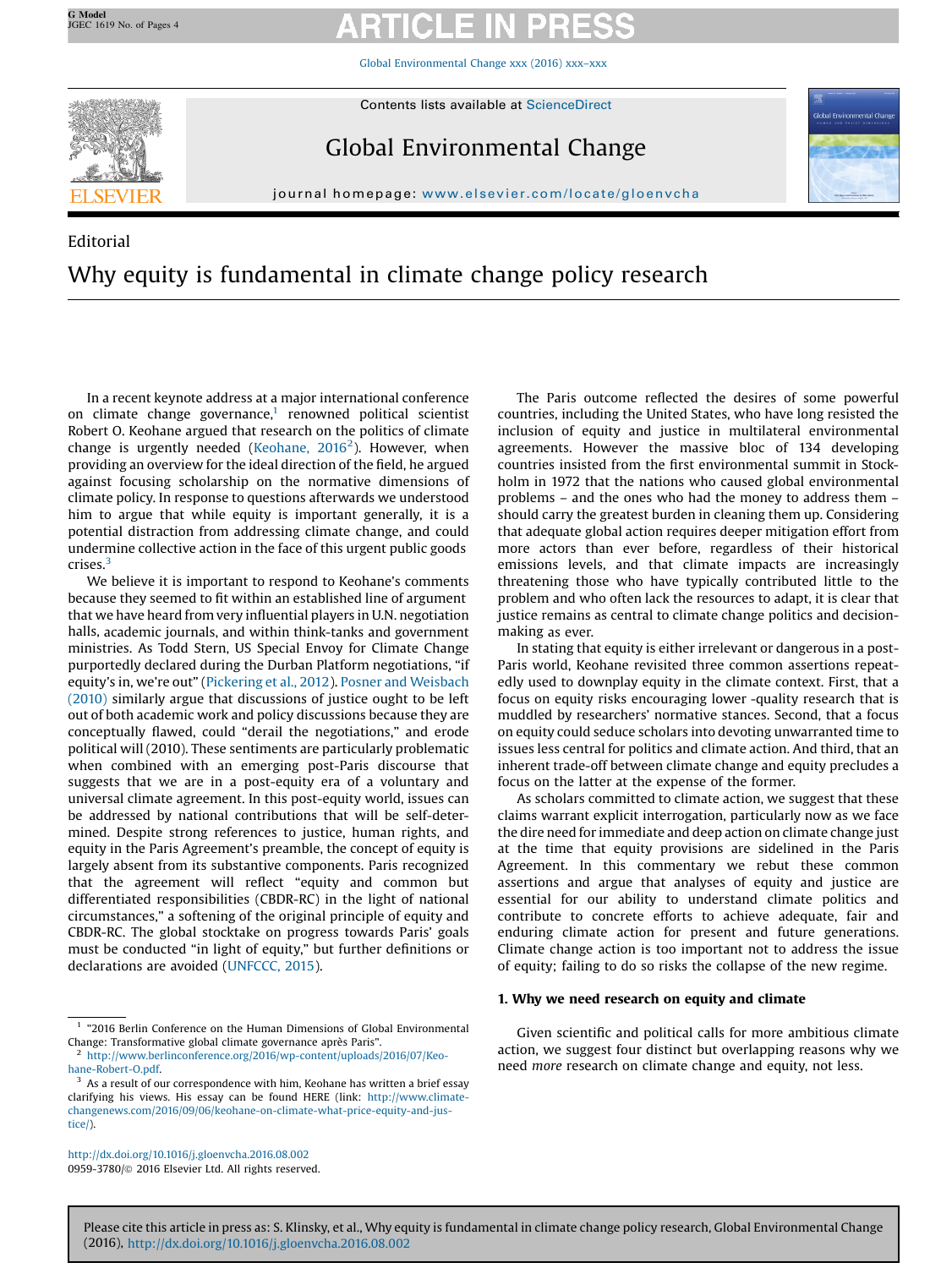2 S. Klinsky et al. / Global Environmental Change xxx (2016) xxx–xxx

## 1.1. Obligation to address human wellbeing

We agree with Keohane about the urgent need for scholarship on climate change within political science and its cognate disciplines because scholars have an obligation to do intellectually rigorous work on issues affecting human wellbeing. However, to take equity and justice issues out of scholarship on climate change policy ignores the differential impact of both climate change and policies to address it. This is problematic not only because of our obligations to address human wellbeing, but also because of the imperatives of international law, including those of human rights.

In a world characterized by vast disparities of wellbeing, it is naive and dangerous to analyse climate policies (or the lack of them) without considering how humans in starkly different structural positions are affected by them differently [\(Kasperson](#page-2-0) and [Kasperson,](#page-2-0) 2001). By excluding equity we risk ignoring, or willfully omitting, the implications of decision-making on those who are most vulnerable and are most likely to face severe costs of any action (or inaction). In order to focus on human wellbeing, scholarship should include work that explores how communities themselves articulate the justice dimensions of climate change (including procedural justice), and how human rights could be differentially impacted by climate change and climate policy. If the risk to human wellbeing is why scholars should focus on climate change generally, then scholarship must also feature explicit consideration for those whose wellbeing is most threatened in the context of differential impacts and capacities.

# 1.2. Understandings of justice are essential to political analysis

Like Keohane, we know we need rigorous studies of politics in order to understand and support climate action. However, far from being irrelevant to political analysis, we believe that paying attention to equity in climate change scholarship illuminates crucial political dynamics. Perceptions and experiences of injustice lead people to take action, to build coalitions, and to articulate and fight for visions and outcomes that they see as more equitable and desirable. They demand compensation for the harm caused by others or experienced by those with whom they identify. Excluding equity or justice claims from the scope of study sharply hampers our ability to conduct rigorous political analysis.

The centrality of justice claims to political processes is evident in the politics of climate action at all scales. Diversity in the contexts and aspirations of countries that are party to the UNFCCC animates political debates within and beyond the Convention ([Gupta](#page-2-0) 2014; Ciplet et al., 2015). Structural inequality and different worldviews are mutually constituted and have systematically hampered agreement on fairness in climate action for decades ([Roberts](#page-2-0) and Parks, 2006). These structural inequalities are amplified by demonstrable inequalities in the causes of climate change, in biophysical impacts, and in vulnerabilities. For these reasons, differentiation of effort by nations has been, and continues to be, one of the most difficult political issues within the climate regime (Gupta 2012; [Rajamani](#page-2-0) 2012; Pauw et al., 2014). An account of global negotiations that overlooked justice claims would miss crucial political elements of the climate regime's past, present and future.

We have also seen actors organize domestically around ideas of justice. Failing to account for the equity implications of policy actions required for rapid decarbonization leaves climate policy efforts vulnerable to attack from such pro-status quo actors as fossil fuel companies, who exploit equity concerns to generate political opposition to action. To ignore the justice claims posed by communities with very different basic characteristics in a world attempting to achieve deep decarbonization is to risk committing to politically irrelevant analysis.

A common argument used to oppose a scholarly focus on equity is that equity claims can be used to block collective action. Actors trying to shirk their obligations certainly have invoked equity concerns to slow the political momentum of policy change. However, equity claims can also be used to exhort action from actors who may not immediately benefit, but who are part of a shared socio-ecological system nonetheless. The power of strategic and political uses of justice claims to promote or undermine climate action is the very thing that demands attention from climate scholars: who is using these claims, in what situations, and why?

### 1.3. Equity is not always in tension with strong climate action or collective action

Contrary to assumptions that concerns for equity necessarily thwart strong climate action, attention to equity can help to identify compromises that take the interests of all players into account, enhancing the political process by and establishing longterm legitimacy for agreements [\(Biermann](#page-2-0) et al., 2012). In an international system of sovereign states, governments' perceptions of what is "fair enough" are central to their negotiation mandates and affect the likelihood of meeting their commitments and cooperating with others. As Keohane noted, practices of reciprocity are key to cooperation, but reciprocity is connected to actors' perceptions of fairness. Cooperating actors are less inclined to behave in a reciprocal manner if they consider the institution unjust or the outcomes it is expected to provide inequitable (Ostrom and [Walker,](#page-2-0) 2003). In addition, governments are less likely to game the regime or circumvent rules if they perceive these rules, and the processes of generating them, as equitable.

Tensions over inequality in emissions or in experiences of climate impacts could also trigger responses that threaten international stability, such as trade wars or large migration flows. Scholarship that takes equity concerns seriously can inform efforts to make the global regime more effective and durable, enhancing international security and stability.

A positive overlap between equity and climate action is also seen from the perspective of those who stand to lose most unities will be irrevocably harmed. For these communities there is not a trade-off between equity and climate action: climate action is necessary for survival, which is surely included in the realm of equity. These communities will strive for more ambitious action on climate than most actors in powerful and wealthy nations, and a more equitable process will provide them more leverage. And beyond highly vulnerable nations, environmental justice and climate justice declarations have for 25 years called for drastic reshaping of the energy system to achieve rapid decarbonization ([FNPCELS,](#page-2-0) 1991; ICJN, 2002).

# 1.4. Understanding trade-offs requires taking equity into account

When writing about climate change policy in 1992, Henry Shue argued that existing inequalities in economic development, political power, and resources make consideration of justice "unavoidable" ([Shue,](#page-2-0) 1992). Contrary to Keohane's concern that a focus on equity would propel tendencies to "trade-off climate change for equity", we argue that we can neither understand nor address climate action trade-offs without taking equity into account.

To be able to identify and weigh the nature and magnitude of trade-offs being proposed for different actors, we need analytically rigorous accounts of equity and human security. There is no representative or average global citizen or country, and the diversity of positions, opportunities and vulnerabilities has to be included in any meaningful analysis of substantive or political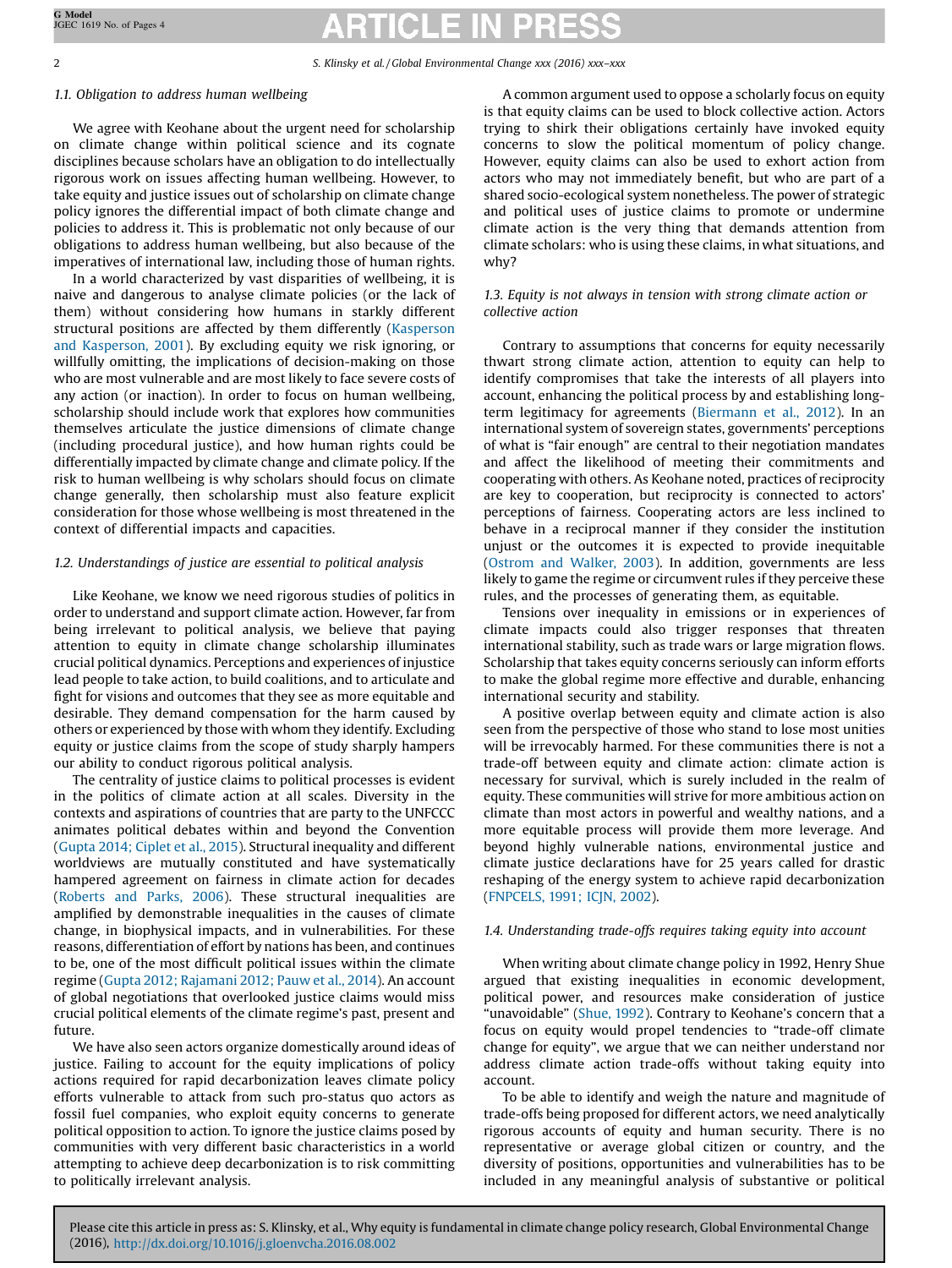<span id="page-2-0"></span>trade-offs. Without including equity in the analysis of policy decisions, the actual implications of trade-offs for diverse individuals and groups cannot even be identified. For example, given current technological conditions and existing inequities in access to energy and infrastructure, human wellbeing requires additional access to fossil energy for some but not others (Rao and Baer, 2012). Excluding equity from analyses of trade-offs signals a tacit agreement to sacrifice the most vulnerable groups and most silenced voices for the benefit of "the greater good," which in the real political world generally favors those more privileged.

# 2. In summary

At this moment of need for rapid action on the issue, Keohane rightly points to a crucial role for academics in informing effective climate policy and the institutions to institute them. However, academics cannot leave equity and justice out of their analysis, nor avoid it as an explicit topic of research. Justice, and its flipside injustice, are central to the intersection of climate change and human wellbeing, and to political systems at all levels.

Rather than sidelining rigorous analytical work on these tradeoffs and the justice dimensions they spawn, we argue that more work is needed to document and understand what drives adequate climate action and inaction, and what these choices mean for diverse communities and political actors. This work is important not only because we ought to do work that is relevant to those who will be most affected, but also because equity analysis is essential to our ability to understand the dynamics of political claims, actions and trade-offs. Equity is not a distraction to climate policy and analysis. Rigorous analysis that systematically considers the issue of justice is essential for our ability to understand and meaningfully inform the politics of climate action, especially in the post-Paris world.

### References

- Biermann, F., Abbott, K., Andresen, S., [Bäckstrand,](http://refhub.elsevier.com/S0959-3780(16)30128-5/sbref0005) K., Bernstein, S., Betsill, M.M., [Bulkeley,](http://refhub.elsevier.com/S0959-3780(16)30128-5/sbref0005) H., Cashore, B., Clapp, J., Folke, C., Gupta, A., Gupta, J., Haas, P.M., Jordan, A., Kanie, N., [Kluvánková-Oravská,](http://refhub.elsevier.com/S0959-3780(16)30128-5/sbref0005) T., Lebel, L., Liverman, D., Meadowcroft, J., Mitchell, R.B., Newell, P., Oberthür, S., Olsson, L., Pattberg, P., [Sánchez-Rodríguez,](http://refhub.elsevier.com/S0959-3780(16)30128-5/sbref0005) R., [Schroeder,](http://refhub.elsevier.com/S0959-3780(16)30128-5/sbref0005) H., Underdal, A., Vieira, S.C., Vogel, C., Young, O.R., Brock, A., Zondervan, R., 2012. Navigating the [anthropocene:](http://refhub.elsevier.com/S0959-3780(16)30128-5/sbref0005) improving earth system [governance.](http://refhub.elsevier.com/S0959-3780(16)30128-5/sbref0005) Science 335 (6074), 1306–1307.
- Ciplet, D., Roberts, T., Khan, M., 2015. Power in a [Warming](http://refhub.elsevier.com/S0959-3780(16)30128-5/sbref0010) World: The New Global Politics of Climate Change and the Remaking of [Environmental](http://refhub.elsevier.com/S0959-3780(16)30128-5/sbref0010) Inequality. The **MIT [Press](http://refhub.elsevier.com/S0959-3780(16)30128-5/sbref0010)**
- FNPCELS, F. N. P. of C. E. L. S., 1991. Principles of Environmental Justice. [http://www.](http://www.ejnet.org/ej/principles.html) [ejnet.org/ej/principles.html](http://www.ejnet.org/ej/principles.html).
- Gupta, J., 2012. [Negotiating](http://refhub.elsevier.com/S0959-3780(16)30128-5/sbref0020) challenges and climate change. Clim. Policy 12 (5), 630– [644](http://refhub.elsevier.com/S0959-3780(16)30128-5/sbref0020).
- Gupta, J., 2014. The History of Global Climate [Governance.](http://refhub.elsevier.com/S0959-3780(16)30128-5/sbref0025) Cambridge University [Press](http://refhub.elsevier.com/S0959-3780(16)30128-5/sbref0025).
- ICJN, 2002. Bali Principles of Climate Justice. [http://www.indiaresource.org/issues/](http://www.indiaresource.org/issues/energycc/2003/baliprinciples.html) [energycc/2003/baliprinciples.html.](http://www.indiaresource.org/issues/energycc/2003/baliprinciples.html)
- Kasperson, J.X., Kasperson, R.E., 2001. Global [Environmental](http://refhub.elsevier.com/S0959-3780(16)30128-5/sbref0035) Risk. United Nations [University](http://refhub.elsevier.com/S0959-3780(16)30128-5/sbref0035) Press, Tokyo, Japan.
- Keohane, R.O., 2016. Climate change politics after Paris as a [two-level](http://refhub.elsevier.com/S0959-3780(16)30128-5/sbref0040) game: [implications](http://refhub.elsevier.com/S0959-3780(16)30128-5/sbref0040) of pledge and review for social science research. Keynote Address at the 2016 Berlin Conference on Global Environmental Change, [Transformative](http://refhub.elsevier.com/S0959-3780(16)30128-5/sbref0040) Global Climate [Governance](http://refhub.elsevier.com/S0959-3780(16)30128-5/sbref0040) après Paris, Berlin, Germany, 24 May 2016.
- Ostrom, E., Walker, J., 2003. Trust and [Reciprocity.](http://refhub.elsevier.com/S0959-3780(16)30128-5/sbref0045) Russell Sage Foundation [publishing.](http://refhub.elsevier.com/S0959-3780(16)30128-5/sbref0045)
- Pauw, P., Bauer, S., Richerzhagen, C., Brandi, C., Schmole, H., 2014. Different Perspectives on Differentiated Responsibilities. [https://www.die-gdi.de/](http://https://www.die-gdi.de/uploads/media/DP_6.2014.pdf) [uploads/media/DP\\_6.2014.pdf.](http://https://www.die-gdi.de/uploads/media/DP_6.2014.pdf)
- Pickering, J., [Vanderheiden,](http://refhub.elsevier.com/S0959-3780(16)30128-5/sbref0055) S., Miller, S., 2012. "If Equity's In, We're Out": Scope for fairness in the next global climate [agreement.](http://refhub.elsevier.com/S0959-3780(16)30128-5/sbref0055) Ethics Int. Affairs 26 (4), 423–443.
- Posner, E.A., Weisbach, D., 2010. Climate Change Justice. Princeton [University](http://refhub.elsevier.com/S0959-3780(16)30128-5/sbref0060) Press. Rajamani, L., 2012. The changing fortunes of [differential](http://refhub.elsevier.com/S0959-3780(16)30128-5/sbref0065) treatment in the evolution of international [environmental](http://refhub.elsevier.com/S0959-3780(16)30128-5/sbref0065) law. Int. Affairs 88 (3), 605–623.
- Rao, N.D., Baer, P., 2012. Decent living emissions: a conceptual [framework.](http://refhub.elsevier.com/S0959-3780(16)30128-5/sbref0070) [Sustainability](http://refhub.elsevier.com/S0959-3780(16)30128-5/sbref0070) 4 (4), 656–681.
- Roberts, T., Parks, B., 2006. A Climate of Injustice: Global Inequality, [North-South](http://refhub.elsevier.com/S0959-3780(16)30128-5/sbref0075) Politics, and Climate Policy. MIT Press, [Cambridge,](http://refhub.elsevier.com/S0959-3780(16)30128-5/sbref0075) Mass.

Shue, H., 1992. The [unavoidability](http://refhub.elsevier.com/S0959-3780(16)30128-5/sbref0080) of justice. In: Hurrell, A., Kingsbury, B. (Eds.), The International Politics of the [Environment:](http://refhub.elsevier.com/S0959-3780(16)30128-5/sbref0080) Actors, Interests and Institutions. [Clarendon](http://refhub.elsevier.com/S0959-3780(16)30128-5/sbref0080) Press, Oxford, pp. 373–397.

UNFCCC, 2015. The Paris Agreement. [http://unfccc.int/resource/docs/2015/cop21/](http://unfccc.int/resource/docs/2015/cop21/eng/l09r01.pdf) [eng/l09r01.pdf.](http://unfccc.int/resource/docs/2015/cop21/eng/l09r01.pdf)

Sonja Klinsky (Dr.)[\\*](#page-3-0)

School of Sustainability, Arizona State University, 800 South Cady Mall, Tempe, AZ 85281, United States

Timmons Roberts Institute at Brown for Environment and Society, Brown University, United States

> Saleemul Huq International Center for Climate Change and Development, Bangladesh

Chukwumerije Okereke Department of Geography and Environmental Science, University of Reading, United Kingdom

Peter Newell Department of International Relations, School of Global Studies, University of Sussex, United Kingdom

Peter Dauvergne Department of Political Science, University of British Columbia, Canada

Karen O'Brien Department of Sociology and Human Geography, University of Oslo, Norway

Heike Schroeder School of International Development, University of East Anglia, United Kingdom

Petra Tschakert School of Earth and Environment, The University of Western Australia, Australia

Jennifer Clapp School of Environment, Resources and Sustainability, University of Waterloo, Canada

Margaret Keck Department of Political Science, Johns Hopkins University, United States

Frank Biermann Copernicus Institute of Sustainable Development, Utrecht University, Netherlands

Diana Liverman Institute of the Environment, University of Arizona, United States

Joyeeta Gupta Amsterdam Institute for Social Science Research, University of Amsterdam, Netherlands

> Atiq Rahman Bangladesh Centre for Advanced Studies, Bangladesh

> > Dirk Messner German Development Institute, Germany

David Pellow Department of Environmental Studies, University of California, Santa Barbara, United States

> Steffen Bauer German Development Institute, Germany

Please cite this article in press as: S. Klinsky, et al., Why equity is fundamental in climate change policy research, Global Environmental Change (2016), <http://dx.doi.org/10.1016/j.gloenvcha.2016.08.002>